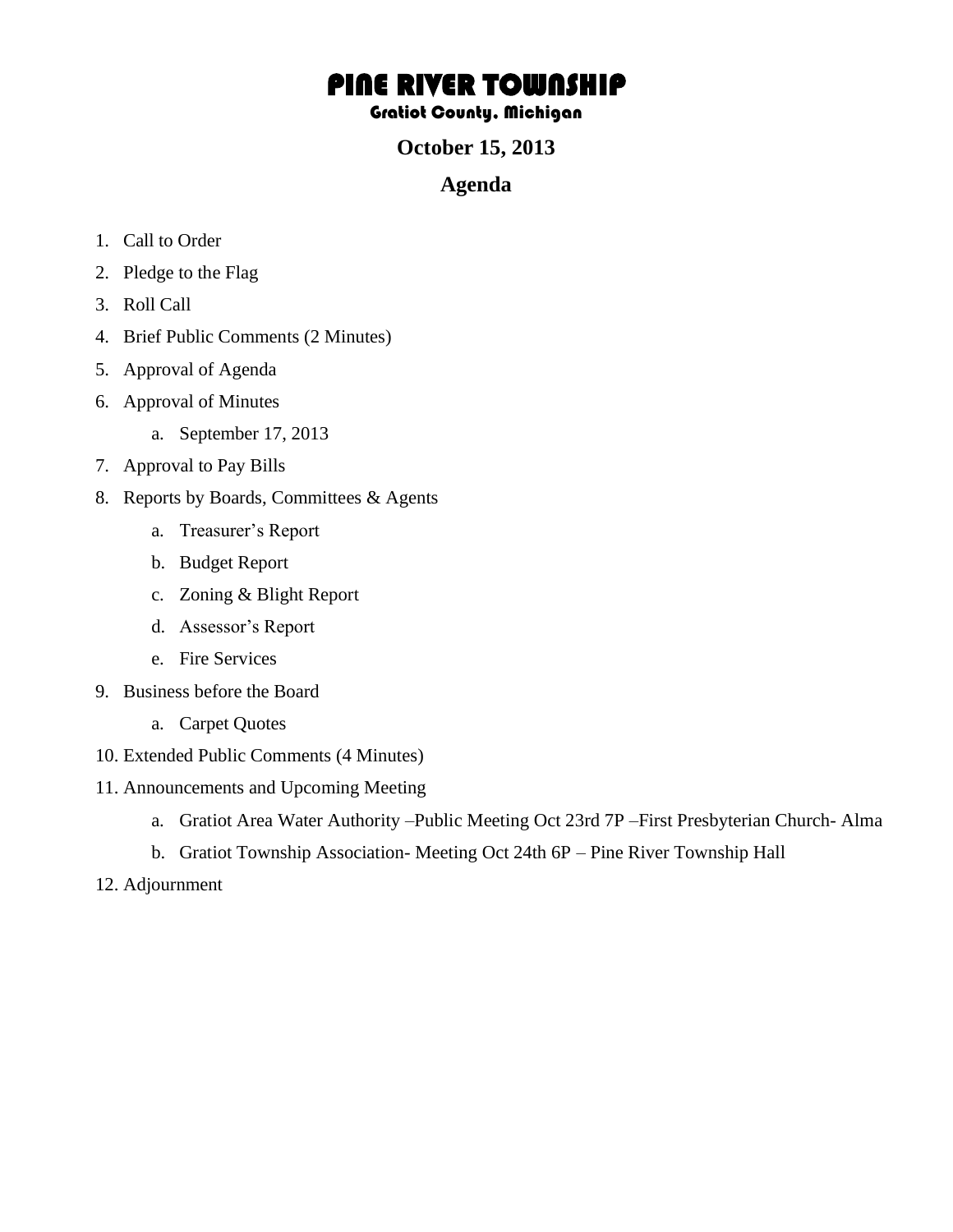## **MINUTES OF THE PINE RIVER TOWNSHIP BOARD MONTHLY MEETING OCTOBER 15, 2013**

- 1. The regular monthly meeting of the Pine River Township Board was called to order at 7:00 pm by Supervisor Beeson at the Township Hall.
- 2. Pledge the flag: The board and the public said the pledge to the flag.
- 3. Roll Call: Moeggenborg: present, Beeson: present, Baker present, Rademacher: present, Best: present. All board members present.
- 4. Brief Public comments (2 minutes): None.
- 5. Approve the Agenda: Motion by Moeggenborg: second by Baker: to approve as presented. All board members approved. Motion carried 5-0.
- 6. Approve the Minutes:

Motion by Best: second by Moeggenborg: to approve the Regular Meeting Minutes of September 17, 2013. All board members approved. Motion carried 5-0.

7. Approval to Pay Bills:

Motion made by Moeggenborg: second by Baker: to pay bills as presented in the amount of \$ 27,683.00. All board members approved. Motion carried 5-0.

- 8. Reports by Boards, Committees & Agents
	- a. Treasurers Report / Township Audit Report Discussion; reports placed on file.
	- b. Budget Report Discussion: report placed on file.
	- c. Zoning & Blight Officer Discussion: report placed on file
	- d. Assessor Report Discussion.
	- e. Fire Services Discussion.
- 9. Business before the Board
	- a. Carpet / Paint Quotes for Township Hall. Motion made by Moeggenborg: second by Best: to approve the carpet quote from O'Connor's Decorating Center not to exceed \$10,335.00 and the paint quote from Mann's Painting Inc. not to exceed \$8572.00 for the Township Hall. All board members approved. Motion carried 5-0.
- 10. Extended Public Comments (4 Minutes) None.
- 11. Announcements and Upcoming Meetings